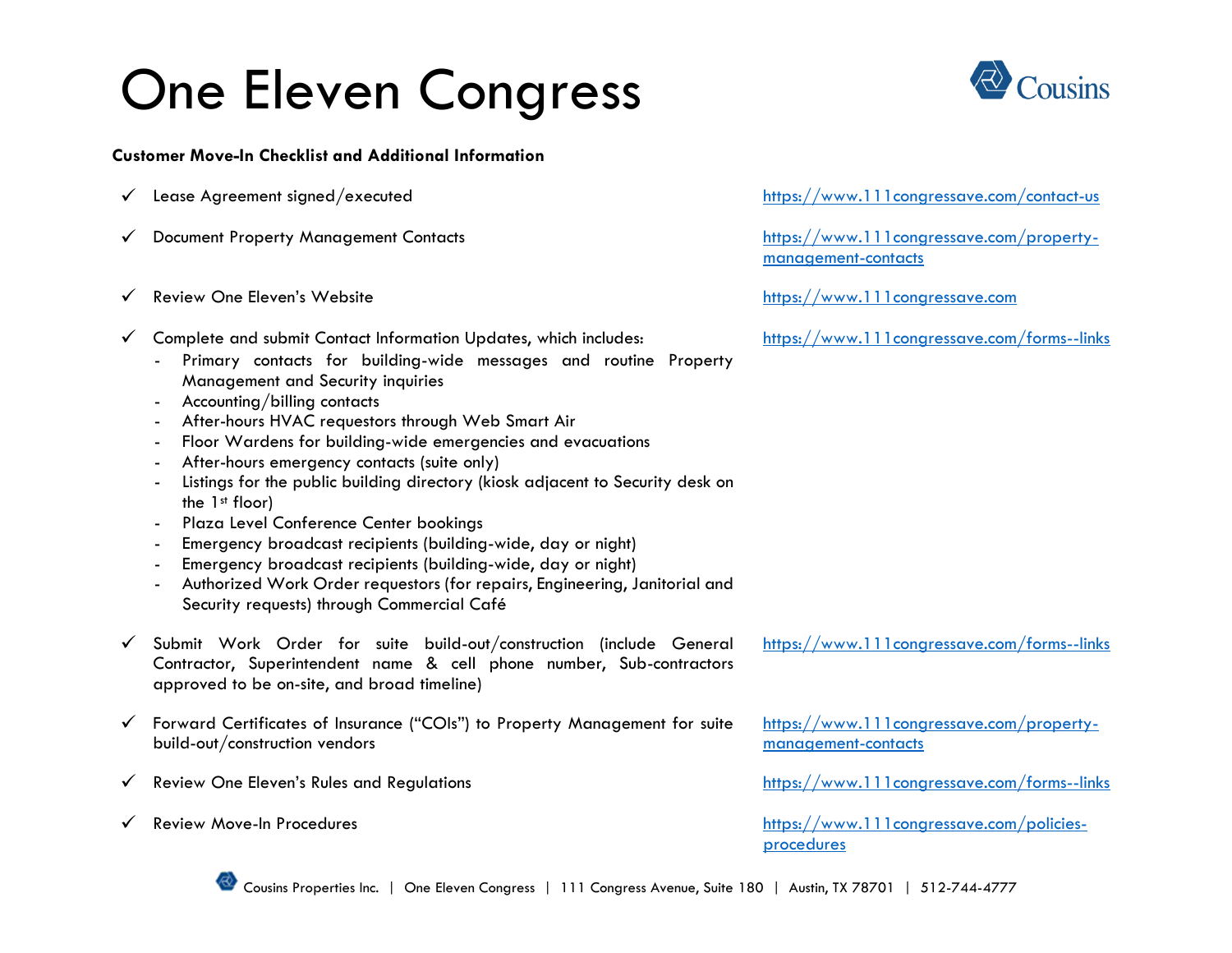## One Eleven Congress

- ✓ Forward Certificates of Insurance ("COIs") to Property Management for moving company and regular vendors (plant watering, document shredding, carpet cleaning, appliances repair)
- $\checkmark$  Contact Property Management regarding exterior suite signage (typically for multi-tenant floors only)
- ✓ Review One Eleven's emergency procedures [https://www.111congressave.com/emergency-](https://www.111congressave.com/emergency-procedures)
- $\checkmark$  Contact Property Management with a list of any persons in your office physically unable (both temporarily and permanently) to evacuate the building down the stairs in case of emergency
- ✓ Contact Property Management to request a mailbox number (mailroom located on 1st floor)
- $\checkmark$  Submit Work Order to obtain hard keys of suite, including mailbox (include assigned mailbox number) – don't forget to include the quantity needed
- ✓ Submit Work Order or complete Building Access Request Form for building access FOBs (required for after-hours building and elevator access) and/or persons permitted after-hours access but not issued a FOB (for temporary visitors and transient or remote/off-site employees)
- $\checkmark$  Review parking Rules & Regulations and request parking access in One Eleven's garage
- ✓ Provide Property Management with your company's Certificate of Insurance [https://www.111congressave.com/property-](https://www.111congressave.com/property-management-contacts)
- ✓ Review telecom (internet & telephone) information for One Eleven <https://www.111congressave.com/amenities>
- ✓ Receive Rent Letter from Property Management [https://www.111congressave.com/property-](https://www.111congressave.com/property-management-contacts)



[https://www.111congressave.com/property](https://www.111congressave.com/property-management-contacts)[management-contacts](https://www.111congressave.com/property-management-contacts)

[https://www.111congressave.com/property](https://www.111congressave.com/property-management-contacts)[management-contacts](https://www.111congressave.com/property-management-contacts)

[procedures](https://www.111congressave.com/emergency-procedures)

[https://www.111congressave.com/property](https://www.111congressave.com/property-management-contacts)[management-contacts](https://www.111congressave.com/property-management-contacts)

[https://www.111congressave.com/property](https://www.111congressave.com/property-management-contacts)[management-contacts](https://www.111congressave.com/property-management-contacts)

<https://www.111congressave.com/forms--links>

<https://www.111congressave.com/forms--links>

<https://www.111congressave.com/amenities>

[management-contacts](https://www.111congressave.com/property-management-contacts)

[management-contacts](https://www.111congressave.com/property-management-contacts)



Cousins Properties Inc. | One Eleven Congress | 111 Congress Avenue, Suite 180 | Austin, TX 78701 | 512-744-4777